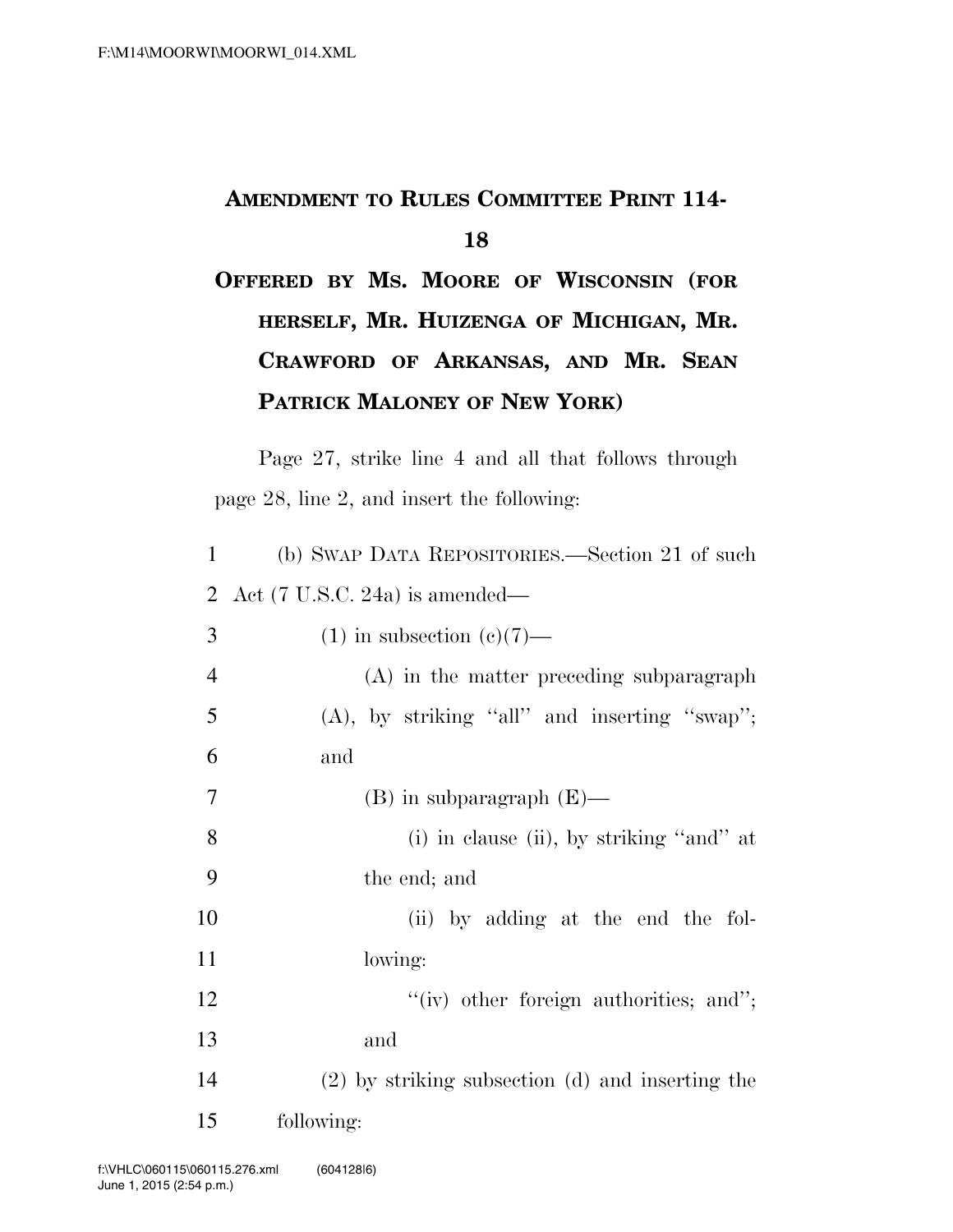''(d) CONFIDENTIALITY AGREEMENT.—Before the swap data repository may share information with any enti- ty described in subsection (c)(7), the swap data repository shall receive a written agreement from each entity stating that the entity shall abide by the confidentiality require- ments described in section 8 relating to the information on swap transactions that is provided.''. (c) SECURITY-BASED SWAP DATA REPOSITORIES.— Section 13(n)(5) of the Securities Exchange Act of 1934 25 (15 U.S.C. 78m(n)(5)) is amended—  $(1)$  in subparagraph  $(G)$ — (A) in the matter preceding clause (i), by striking ''all'' and inserting ''security-based swap''; and 15 (B) in subclause (v)— 16 (i) in subclause (II), by striking "; 17 and inserting a semicolon; 18 (ii) in subclause (III), by striking the 19 period at the end and inserting "; and"; and 21 (iii) by adding at the end the fol- lowing:  $\text{``(IV)}$  other foreign authorities."; and